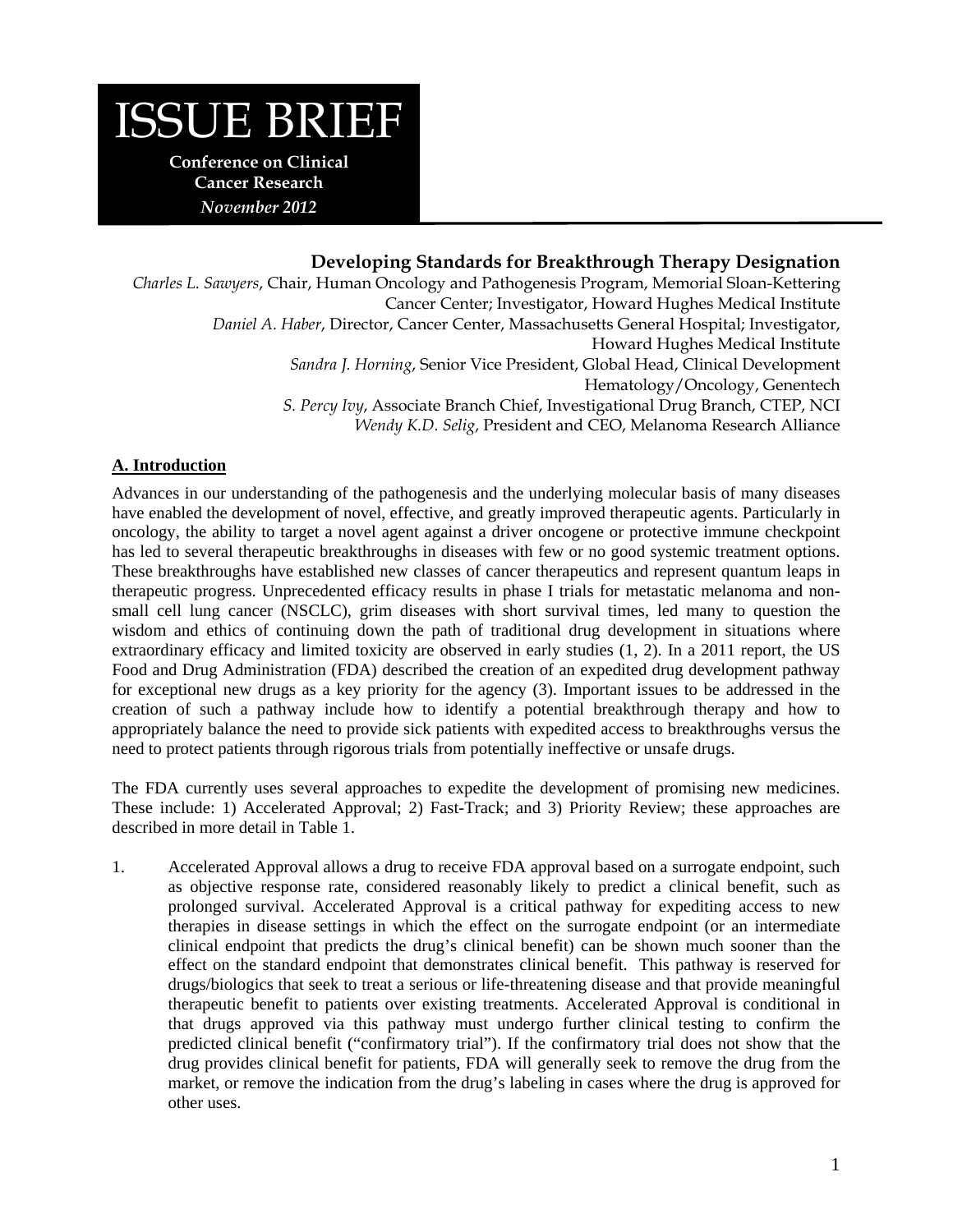- 2. The Fast-Track program is a process designed to facilitate the development and expedite the review of drugs that treat serious diseases and address unmet medical needs. It entails early and frequent communication between the FDA and sponsor throughout the development and review process. Under this program, a sponsor may submit sections of a New Drug Application (NDA) or Biologics License Application (BLA) as they are ready ("rolling review"), rather than the standard requirement to submit the complete NDA or BLA application in one submission.
	- 3. Priority Review is available to drugs that provide a significant improvement in the treatment, prevention, or diagnosis of a disease when compared to standard NDAs or BLAs. It shortens the goal review time from 10 months to 6 months from the 60-day filing date (or from 12 months to 8 months respectively from date of submission of the application).

These three approaches serve distinct, but complementary, roles in accelerating the pace of drug development and approval, and their use in oncology has contributed to the relative speed with which the FDA has reviewed new oncology medicines (4-6). With each of these approaches however, investigational drugs typically go through the traditional three phases of clinical testing, including controlled phase III trials. Further, none of these approaches specifically addresses how to expedite development of a potential breakthrough therapy in a way that shortens the time needed to conduct the major efficacy trial and minimizes the number of study participants placed on a comparatively ineffective control regimen.

In the 2011 Conference on Clinical Cancer Research co-hosted by Friends of Cancer Research and the Engelberg Center for Health Care Reform at the Brookings Institution, a panel was convened, *Development Paths for New Drugs with Large Effects Seen Early*, with the goal of developing consensus approaches to accelerate the development and approval of drugs that demonstrate extraordinary activity early in development without compromising the FDA's rigorous standards for safety and efficacy (7). This panel proposed several pathways for earlier approval of a potential breakthrough therapy. These are described here briefly to give examples of possible expedited drug development programs, and are not meant to represent the only ways a potential breakthrough could be developed. In one proposed pathway, a potential breakthrough product would move from phase I into a randomized "IIb" trial that could serve either as support for traditional approval if effects were extraordinary, or as a screening trial into a phase III trial, if effects were moderate. This pathway would streamline the development of a true breakthrough product and reduce the number of patients required to achieve statistical significance when treatment effects are truly extraordinary. Other pathways proposed by this working group included phase I expansion cohorts. An example where a phase I expansion would support full approval of a drug could be the demonstration of a high percentage of durable complete responses. A second example could be an unprecedented overall response rate or clinical benefit rate that results in durable disease stabilization; this scenario might lead to accelerated approval. The exact pathway a potential breakthrough therapy might take would depend on several factors, including the disease setting and indication sought, endpoint(s) used, as well as the magnitude and durability of the signal relative to the existing standard of care (SoC). Early communication between FDA and the sponsor would be essential to designing a successful and efficient development strategy.

In follow-up to the 2011 panel, The Advancing Breakthrough Therapies for Patients Act was introduced and included as a component of the 2012 re-authorization of the Prescription Drug User Fee Act (Food and Drug Administration Safety and Innovation Act; FDASIA) to expedite development of new, potential "breakthrough" therapies. This legislation specifies that a new drug may be designated as a Breakthrough Therapy if it is intended to treat a serious or life-threatening disease, and preliminary clinical evidence suggests that it provides a substantial improvement over existing therapies. Sponsors can request Breakthrough designation at the time of investigational new drug application (IND) submission or anytime after, and the FDA has sixty days to respond to this request. Upon designation, the FDA and sponsor would collaborate in a dynamic and cross-disciplinary process to determine the most efficient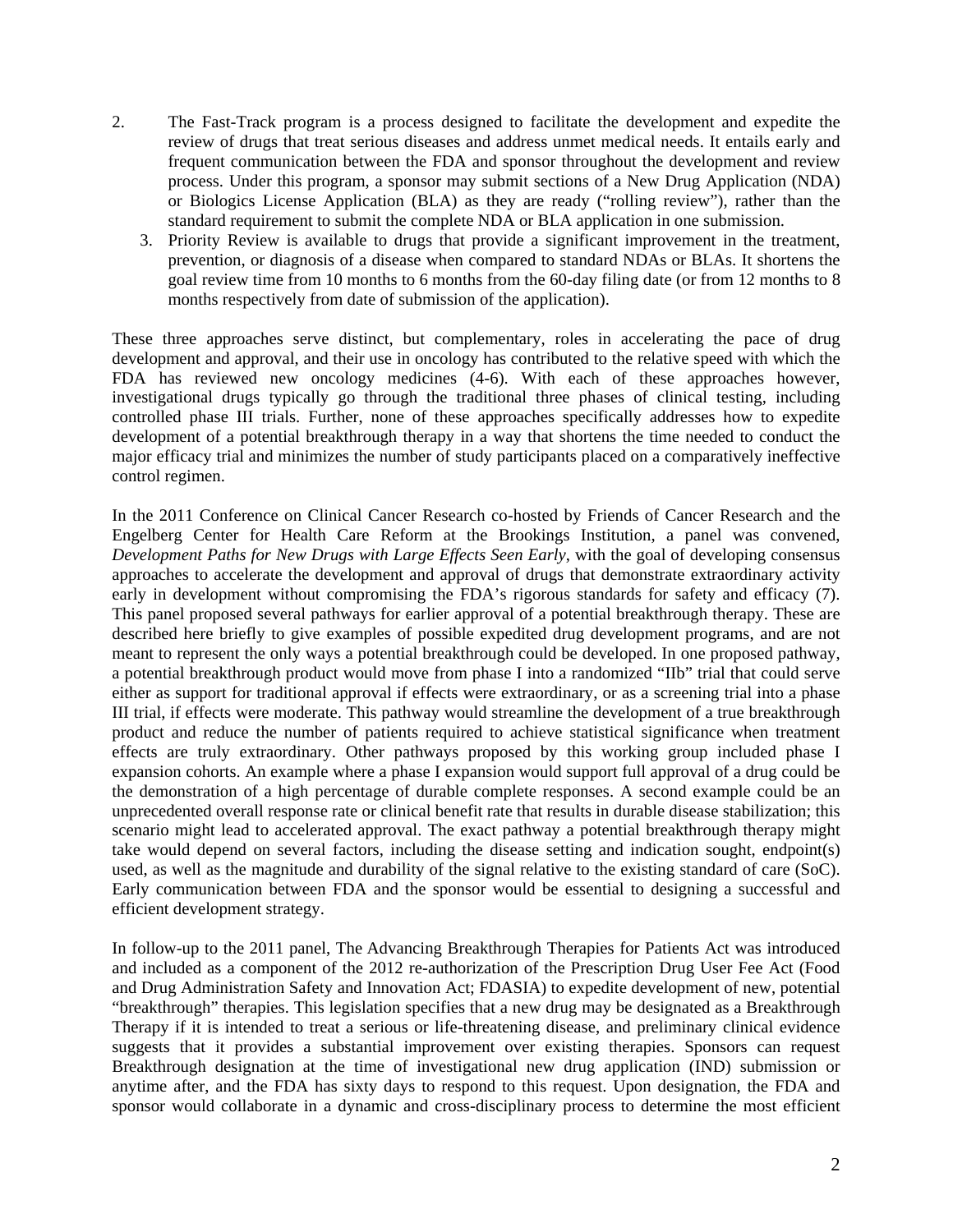path forward. This legislation requires that an FDA Guidance be drafted that details the criteria for Breakthrough Therapy designation, as well as the processes FDA will take to make a designation and expedite the development and review of a potential Breakthrough Therapy. In this report, we will address these issues as they pertain to the oncology field.

### **B. Breakthrough Designation**

In this section, we will propose criteria for Breakthrough designation, apply these criteria to different categories of potential Breakthrough Therapies, and discuss the process by which FDA will make a Breakthrough designation.

### *B.1 Criteria for Breakthrough Designation*

A profound therapeutic breakthrough was defined by Sharma and Schilsky as one that "fundamentally alters the way oncologists think about a disease in terms of the prognosis, treatment options, and quality of life of our patients" (2). While future breakthroughs may be readily apparent to those familiar with the disease they aim to treat, they may be less apparent to others outside that particular field. This pathway should not be viewed as a default pathway for all oncology drugs. Defining a threshold of evidence required to obtain Breakthrough designation is necessary to provide some degree of consistency and predictability to the process. Because it may be unrealistic and restrictive to define a breakthrough exclusively in quantitative terms based on early results such as response rates relative to existing therapies, we have proposed qualitative criteria to be met for Breakthrough designation. The qualitative criteria discussed below are contextual; ultimately, the designation of a new drug as a potential Breakthrough Therapy should be determined on a case-by-case basis by those with relevant expertise.

- 1. The diseases under study will be serious (either debilitating or life-threatening) and no established SoC exists or the current accepted SoC yields poor clinical outcomes (such as low response rates, lack of durability, limited survival, inadequate symptom control, severe acute or chronic effects, reduced quality of life).
- 2. Breakthrough designation should be based on compelling early evidence suggesting major clinically meaningful improvement over existing therapies in a defined disease setting.
	- a. The potential Breakthrough Therapy under consideration could be designated on the basis of early data suggesting substantial clinical efficacy (e.g. quality or rate of response and/or duration):
		- i. Early clinical studies should suggest a substantial clinically meaningful improvement over a similarly defined concurrent or historical comparator.
		- ii. Acceptable safety in a reasonable number of treated patients (number of patients calibrated to incidence/prevalence of disease, depends on understanding of mechanism and expected toxicity).
	- b. The potential Breakthrough Therapy under consideration could be designated on the basis of early data suggesting a superior clinical therapeutic index compared to SoC in a similarly defined population.
		- i. Should exceed or clearly maintain comparable efficacy
		- ii. Superior safety or tolerability advantage is the key consideration
- 3. The potential Breakthrough Therapy under consideration will typically have a compelling scientific rationale and promising mechanism of action, such as targeting a molecular driver of a biologically characterized disease (e.g., ALK-positive subset of lung cancer).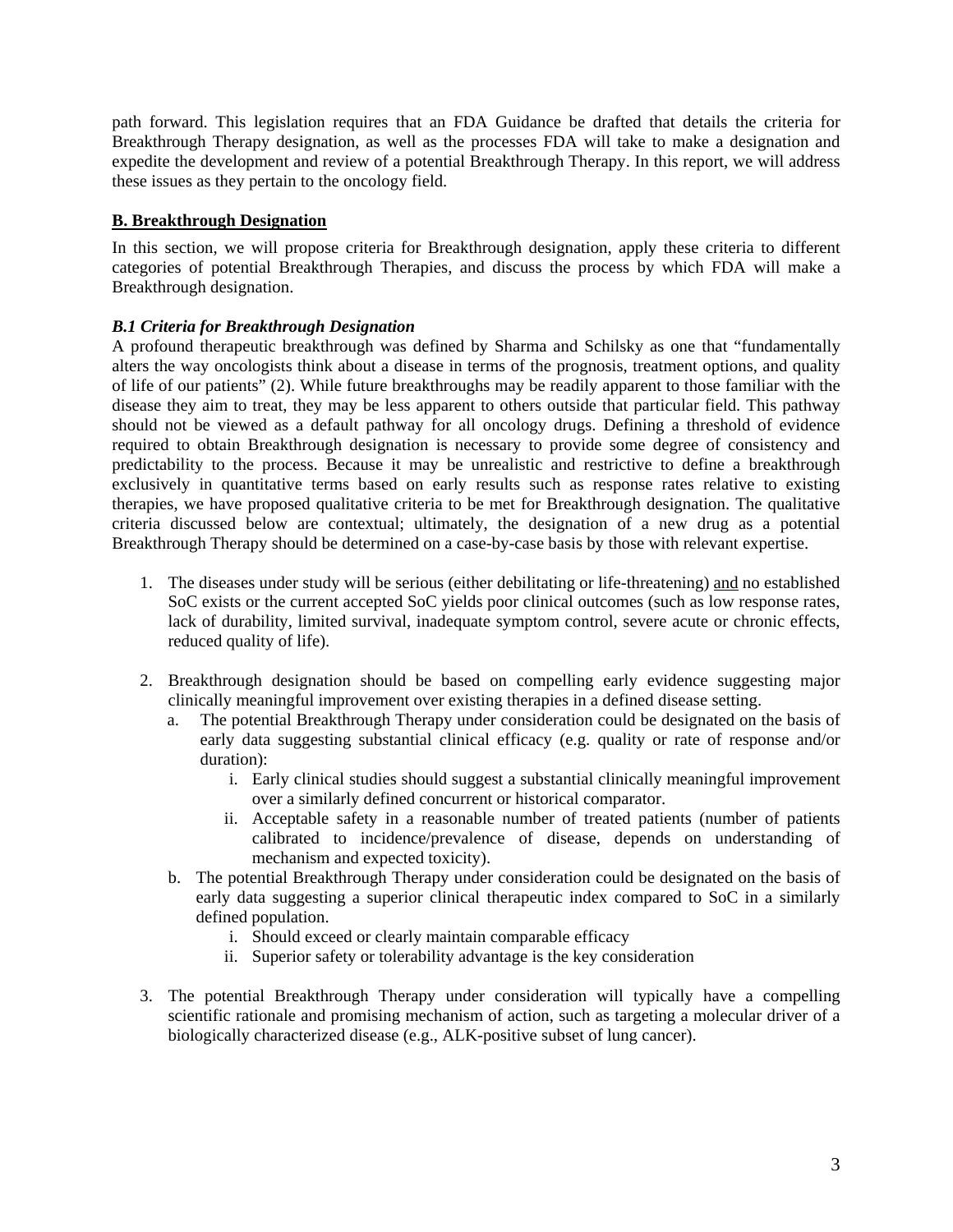### *B.2 Categories of Breakthrough Therapies*

Next, we describe potential categories of Breakthrough Therapies together with the type of data that may be required at the time of the request for Breakthrough designation. Note that combinations of new agents could also be considered for Breakthrough designation. The qualitative criteria described in the previous section are applied to some of these categories in Table 2. Selected examples of recent therapeutic breakthroughs are described in more detail in the Appendix. For each of these categories, it is possible that a Breakthrough Therapy may target a molecularly defined subset of disease, necessitating the use of a companion diagnostic (co-Dx). It is important to note that in this situation, Breakthrough designation may precede complete clinical validation of the diagnostic (Dx) hypothesis or establishment of thresholds for definition of the marker-positive population (see section C); therefore, flexibility in the review of the co-Dx will be needed.

#### **Categories**

- 1. Drugs that address conditions with poor outcomes, which may be defined by clinical or biologic subsets of disease, for which no established SoC or available concurrent control exist.
	- a. Drugs that demonstrate efficacy in previously untreatable diseases (e.g., vismodegib in advanced basal cell carcinoma, ivacaftor in G551D cystic fibrosis, multiple orphan diseases).
	- b. Drugs that demonstrate efficacy in refractory populations (e.g., brentuximab vedotin in Hodgkin's disease after failure of autologous stem cell transplant or at least two prior therapies if not a transplant candidate).
- 2. Drugs that provide substantial therapeutic improvement over existing, established SoC for conditions with poor outcomes, which may be defined by a clinical or biologic subset of disease.
	- a. Novel agents that act through a different mechanism than the existing SoC (e.g., vemurafenib in BRAF-mutated metastatic melanoma, crizotinib in ALK-positive NSCLC).
		- i. If historical controls are used for comparison, they should be matched for clinical disease or subtype and context (i.e., stage/severity, previously treated), relevant demographics and prognostic factors. Any differences in management between the experimental group and controls other than administration of the investigational agent should be accounted for.
		- ii. In situations where the therapy is intended to treat a molecularly defined population, historical controls for new biological subsets could be defined through retrospective analysis of biomarkers from tumor banks with well annotated clinical datasets (e.g. cooperative group tissue banks).
	- b. Second-generation targeted drugs that address unmet needs not addressed by firstgeneration compounds (i.e., limited response duration, poor tolerability).
		- i. Breakthrough designation could be granted if preliminary clinical evidence suggests that a second-generation drug is substantially superior to its predecessor(s) and has a strong scientific rationale supported by preclinical or clinical evidence.
		- ii. Clinical evidence could include biopsies of progressive disease after exposure to the first-generation drug that demonstrate the presence of an acquired mutation or alteration addressed by the second-generation drug.
- 3. Drugs that provide a substantial therapeutic index advantage over a SoC with well characterized efficacy and safety in a similarly defined population (e.g., a non-cardiotoxic anthracycline, antibody-drug conjugates).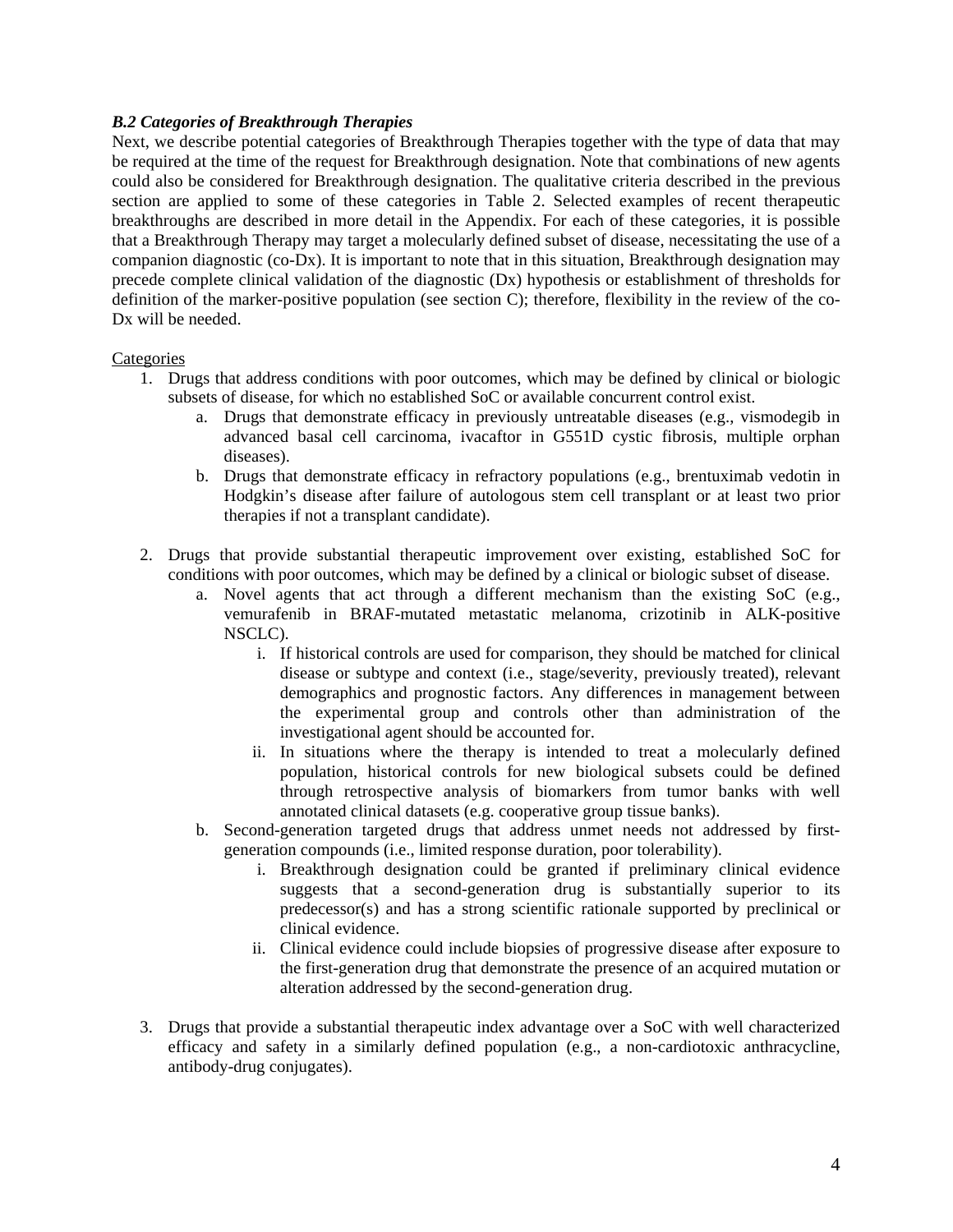- 4. Drugs that dramatically enhance the activity or tolerability of an existing regimen (e.g., boceprevir and teleprevir treatments for Hepatitis C).
- 5. Drugs that have previously demonstrated efficacy in a tumor type driven by an identified mutation/pathway alteration could be considered eligible for Breakthrough designation in a different tumor type with the same mutation/alteration based on substantial clinical efficacy in the additional tumor type (e.g., crizotinib for treatment of ALK+ pediatric ALCL).

#### *B.3 Designation Process – Timing and Content of Request*

The Breakthrough Therapies language states that the request for designation can be made at the time of IND application or any time thereafter. However, it also states that preliminary clinical evidence is required for designation. We propose that a sponsor may initiate discussion for consideration of a potential Breakthrough designation at the time of IND submission or at any time thereafter prior to receiving marketing approval of its biologics license application (BLA) or new drug application (NDA). The pre-IND meeting would be an opportunity to discuss and agree on the evidence needed to meet Breakthrough Therapy criteria and the contents of a designation request; the potential timeline of a request based on an agreement about the preliminary clinical evidence needed; and the content of the IND. However, while the IND and potential for Breakthrough designation may be discussed prior to an IND submission in a pre-IND meeting, a formal request for and decision on Breakthrough designation would still require and await the evaluation of preliminary clinical experience.

A request for Breakthrough designation should describe what category of Breakthrough therapy the investigational agent would fit into by including a summary of the disease the therapy aims to treat, expected outcomes for that patient population, and the existing (if applicable) therapies available to treat the disease. It should also describe how it meets the criteria for Breakthrough designation by describing the scientific rationale and mechanism of action of the investigational agent, and describing the early phase clinical studies and results of those studies. The request should outline a potential clinical development plan for confirming the early phase studies, as well as potential steps for streamlining manufacturing and development of a companion diagnostic (if necessary).

#### *B.4 Designation Process – FDA Response*

The FDA has 60 days to respond to a request for Breakthrough designation. Requests for Breakthrough designation will be reviewed by senior officials in the office of the Center Directors. We propose that the FDA should have the flexibility to consult external expertise. These experts could also be consulted for later discussions on the appropriate design of clinical studies, if necessary.

In the event of a negative decision, the FDA should issue a non-designation letter that explains the FDA's rationale and provides recommendations of what criteria would need to be met in order for the product to be considered for Breakthrough designation.

# **C. Expedited Development Process**

To facilitate the development of a designated Breakthrough Therapy, FDASIA requires that the FDA include senior managers and experienced reviewers in a collaborative, multi-disciplinary review. A crossdisciplinary project lead should be assigned to act as a liaison between the review team and the sponsor. Meetings between the sponsor and review team should be held frequently throughout the development program so that the FDA can provide timely advice to the sponsor and ensure the development program gathers the necessary nonclinical and clinical data as efficiently as possible and that the number of patients exposed to a potentially less efficacious treatment is minimized. In contrast to existing approval tracks, Breakthrough designation will provide an "all hands on deck" approach by the FDA as well as increased flexibility to hasten timelines for all components of the approval process.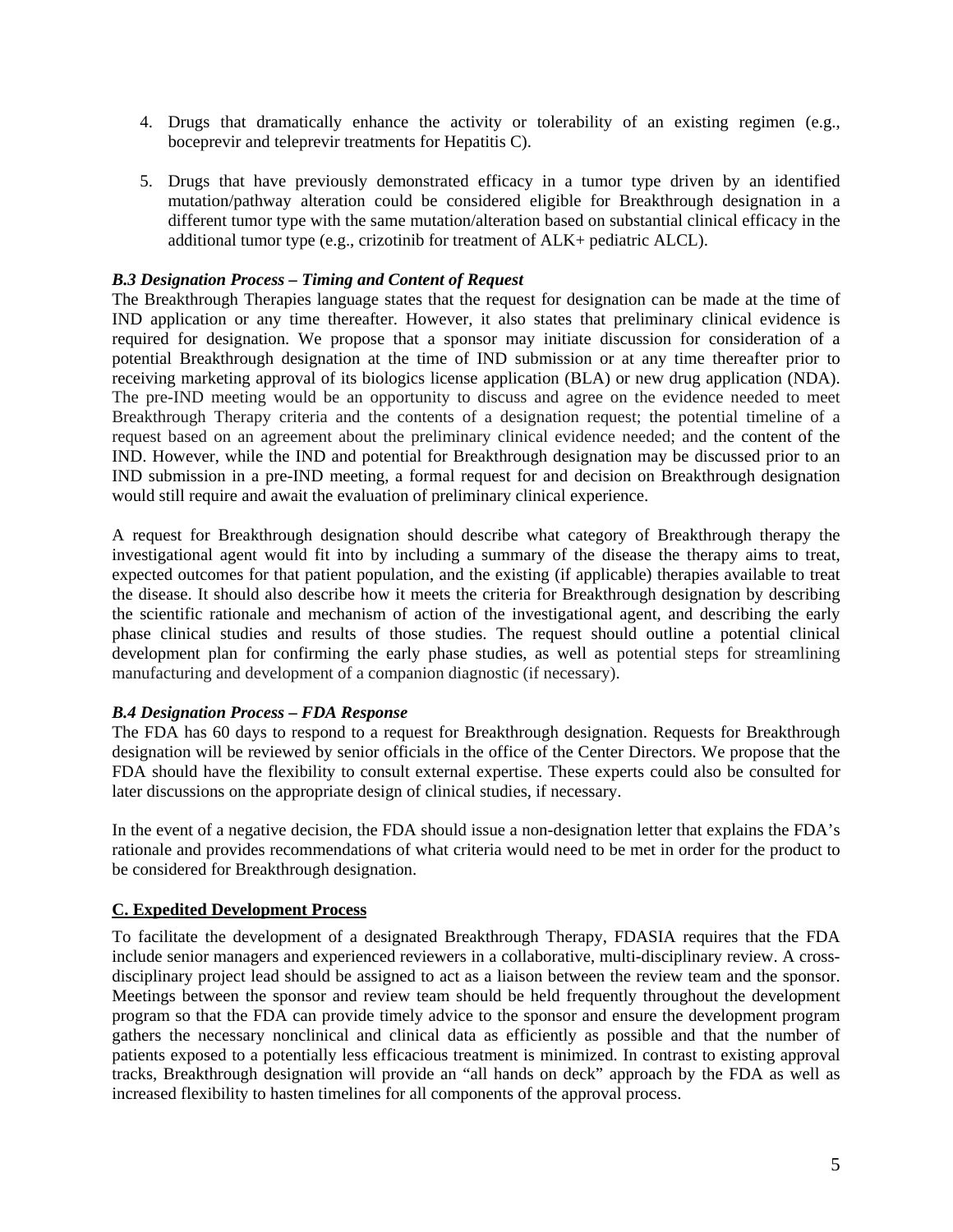We have proposed potential development paths for some of the different categories of Breakthrough Therapies in Table 2. In addition to the clinical development plan, there are a number of issues that will require careful planning and collaboration between the sponsor and the multi-disciplinary review team. For example, discussing target labeling early is an important step that can save time later in development. Other issues include, but are not limited to: the potential for long-term animal toxicology studies to delay development; the potential for existing manufacturing requirements to delay commercialization of Breakthrough products; and the potential for existing co-Dx review requirements to delay clinical development of potential Breakthrough Therapies. These issues should not delay the development of a Breakthrough Therapy, but approval might be contingent on subsequent submission of relevant data by the sponsor. Below, we have proposed considerations for manufacturing and companion diagnostics to enable expedited development. We have also proposed timeframes and FDA-sponsor interactions to facilitate this process. We have provided these proposals primarily to stimulate discussion; they are not intended to advocate for the adoption of rigid standards for Breakthrough Therapy development.

#### *C.1 Considerations for Chemistry, Manufacturing, and Controls (CMC)*

The key points to be considered in enabling acceleration of traditional CMC timelines are:

1. Initial supply of product from clinical manufacturing process and/or clinical site for a predetermined period of time.

2. Deferral until post-approval (or prior to commercialization) of certain process validation requirements that do not directly relate to safety. For instance, for biologics, all process validation activities have to be completed prior to submission.

3. Amount of real time stability data for approval including acceptance of use of representative pilot scale data.

#### Considerations

\* The regulatory acceptance of prior platform knowledge should be leveraged to allow for significant acceleration on the CMC side. Such knowledge will be applicable in respect to process (e.g., scale, validation), as well as products (e.g., formulation, characterization, validation of analytical methods, stability, specifications). For example, the product specifications for monoclonal antibodies produced by an established production platform could be built on limits that are 'generally regarded as safe,' and limits for impurities like aggregates, Chinese Hamster Ovary Proteins (CHOP), leached protein A, fragments, sequence variants, oxidized variants etc. could all be set at low and generally acceptable levels, independent of the clinical experience (e.g., < 2% aggregates, < 30ppm CHOP, < 20ppm Leached ProA).

\* The use of comparability protocols should be leveraged to make this program as feasible as possible for industry. This will enable the efficient execution of post-approval changes, technology transfer, and scale up changes that will be required under such a program.

\* In addition to ensuring Good Manufacturing Practice compliance, post-approval inspections should be leveraged to bring technical experts to monitor the effects of post-approval changes and scale up. This program actually existed in PDUFA I and II to go back and monitor successful implementation of validation in the small molecule realm.

\* The sponsor needs to be able to manufacture sufficient drug to supply a reasonable number of patients. The ability to reliably manufacture "reasonable" quantity should be a pre-requisite for approval.

#### *C.2 Considerations for Companion Diagnostics*

Frequently, biomarkers, such as a specific mutation, translocation or alteration leading to changes in gene or protein expression, may define the specific population that achieves benefit from a Breakthrough Therapy. Expediting development of a potential biomarker-defined Breakthrough Therapy might require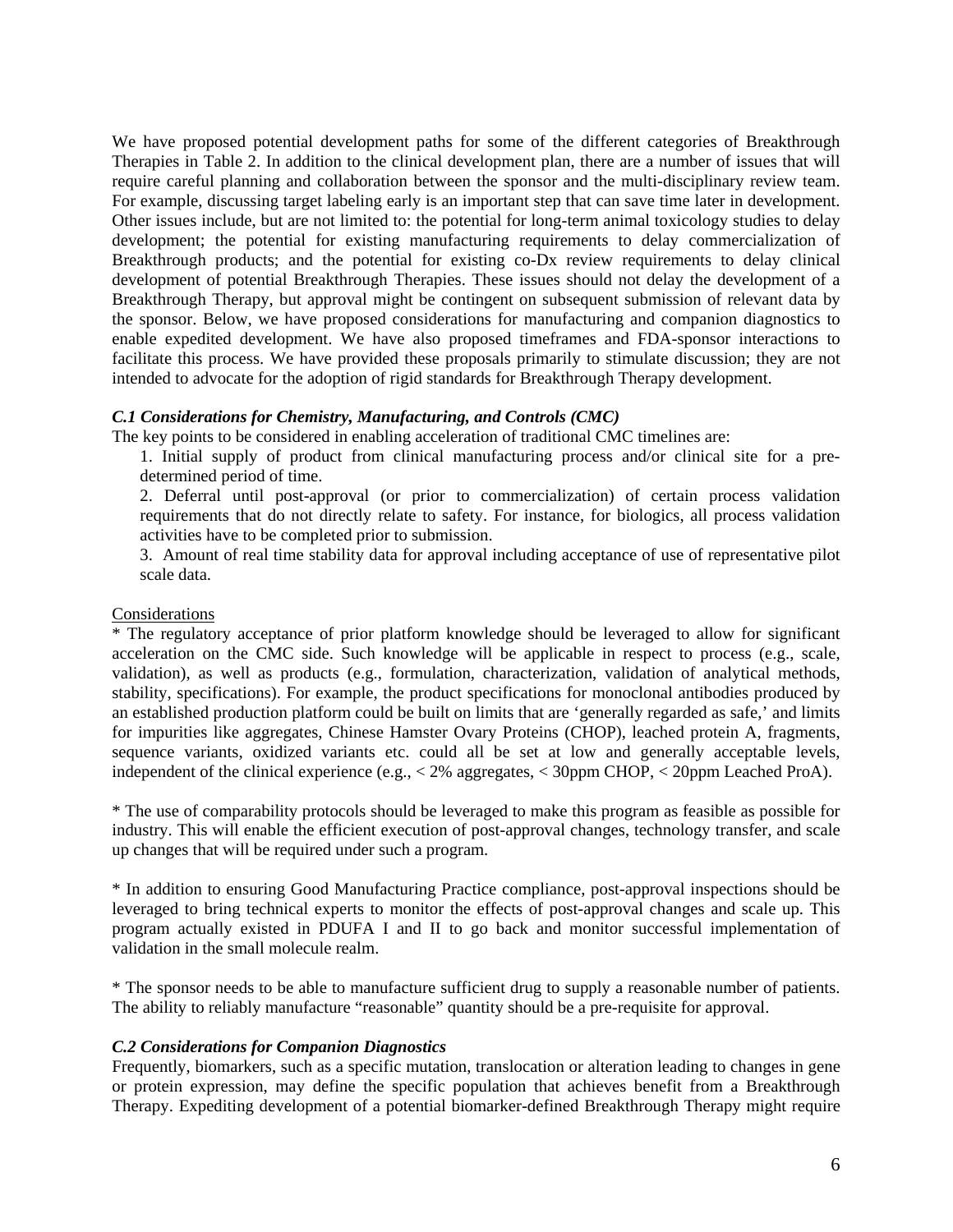development of a process for co-Dx approval that enables selection of patients for pivotal clinical studies without the availability of prototype Dx assays. This could lead to registration of a co-Dx using a bridging study or to conditional approval of the companion diagnostic pending subsequent studies. Such a process may be required to avoid delays in clinical study execution where a compelling diagnostic hypothesis is generated from early studies using exploratory assays that are validated at the laboratory level (e.g., laboratory developed tests; LDTs), that will undergo additional validation in the future to meet regulatory rigor. Consultation with the Center for Devices and Radiological Health (CDRH) will be required to enable development of this accelerated process.

One scenario might be dramatic clinical responses observed in a subset of patients where the diagnostic hypothesis was generated in the context of an early study using an assay that is not a prototype diagnostic. Significant time would be required to develop an assay for the initiation of subsequent studies that would require patient selection/enrichment and/or randomization based upon marker status. Although current guidelines typically require contemporaneous approval of a targeted therapy and its co-Dx, the 2011 draft Guidance on co-development of companion diagnostics does provide for flexibility when a new drug is intended to treat a serious and life-threatening disease (8). This flexibility could be utilized to enable approval of the Breakthrough drug without concurrent approval of the co-Dx. This may enable minimal development of the assay for the registration trial (e.g., allowing transfer to a CLIA/CAP-certified lab or central reference laboratories as an LDT) in order to support expedited clinical studies for Breakthrough drugs. Process considerations for this scenario are described:

- i. Careful development of adequate analytical performance criteria would be required in this case to enable subsequent bridging studies.
- ii. An accelerated or conditional process for premarket approval (PMA) of a companion diagnostic may be needed (e.g., rolling or modular PMA). This process may have to include those cases where drug approval in a marker-positive population occurs on a timeline that is not consistent with completion of manufacturing processes to support prototype kit distribution. We propose the consideration of a network of central labs that run and participate in the ongoing process to clinically validate the diagnostic hypothesis after approval of the drug.
- iii. Some precedence can be derived from K-ras and ALK immunohistochemistry assays, and sponsors will generally be required to bank samples from early studies maintaining high (>90%) ascertainment rates to enable continued companion diagnostic development post Breakthrough approval where possible. For indications where tissue quantities are limited, such as lung tumors, a pathway that employs establishment of equivalency in a large sample set may be required for subsequent approval of the companion diagnostic through the PMA process (where no subsequent clinical studies in that indication are planned).

#### *C.3 Proposed Timeline for FDA-Sponsor Interactions*

We envision greater direction from FDA in general and a closer working relationship between the FDA and sponsor throughout development. We recommend a combination of meeting types, but, at a minimum, type A meetings would be held once a product is designated as a Breakthrough. We also propose a new category of meeting to be at the sponsor's disposal. These would be arranged between the single points of contact representing the FDA and the sponsor, and essentially create a "hotline" to one another to enable findings from studies to be shared in real-time. This construct would enable FDA to participate in the decision making process in a real-time fashion. It would also enable periodic assessments of the approval status based on rolling information (non-clinical, CMC, etc.).

#### Proposed Timeline

#### **During Phase I**

- At the time Breakthrough Therapy designation is granted, an FDA Breakthrough Therapy team and single point of contact is provided to the sponsor along with a communication plan.
- Meeting/teleconference in mid phase I: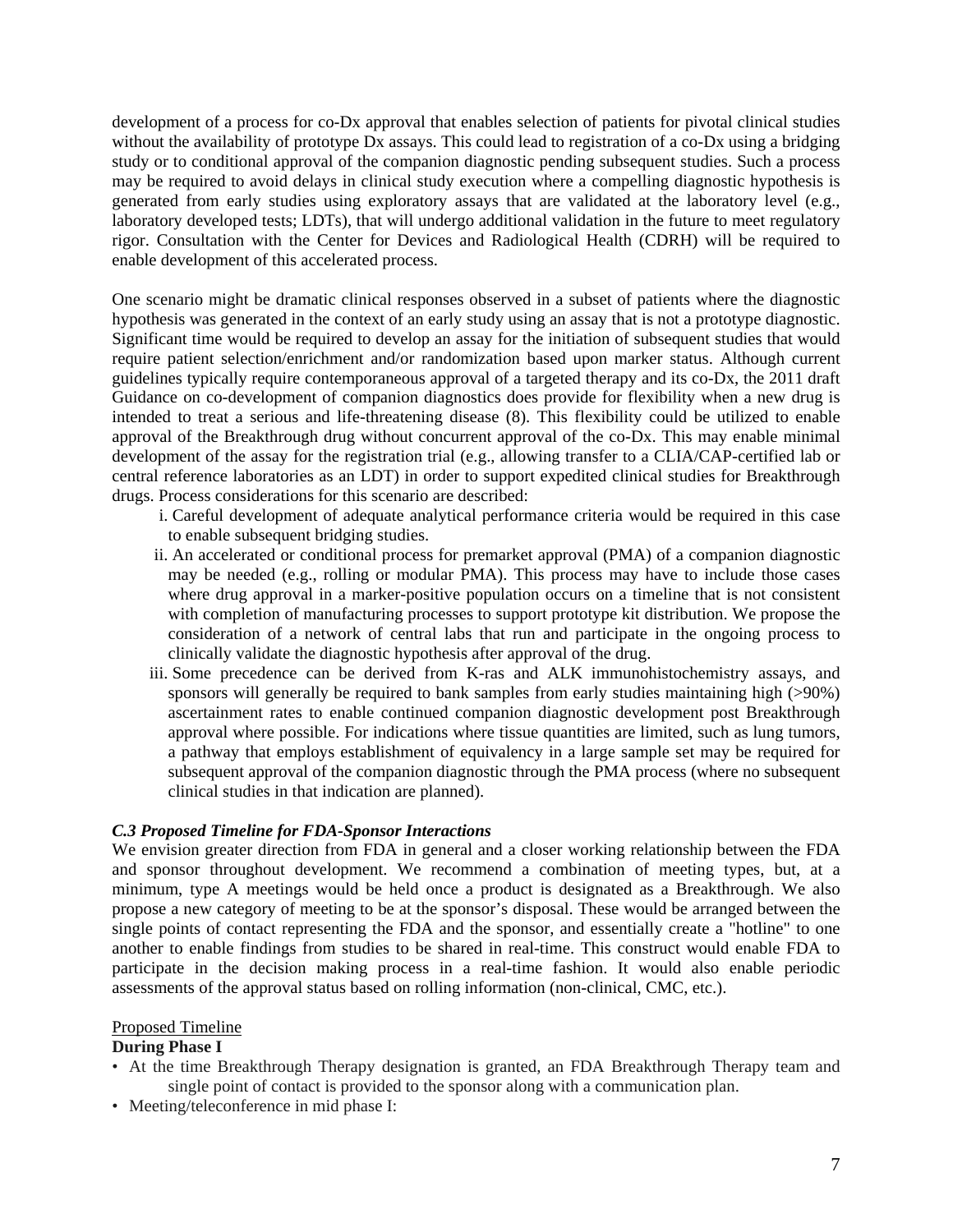- 1. Review interim clinical data.
- 2. Agree if phase I extension is sufficient given Breakthrough designation or agree on phase II/III protocol synopsis.
- 3. Streamline manufacturing qualification/validation plan based on one lot (for both development and market).
- 4. Review quality control, stability plan.
- 5. Agree on streamlined development of companion diagnostic, including a statistical analysis plan (SAP) for prospective/retrospective analysis of phase I data if appropriate.

#### **End of Phase I /Phase I Extension Meeting**

Raw but audited Phase I data are submitted. Determination of adequacy of phase I extension as appropriate versus proceeding to phase II. Randomized phase II protocol as appropriate is submitted and phase II/III starts immediately, timing for mid phase II/III meeting is proposed.

### **Mid phase II/III meeting**

FDA and sponsor team review, discuss and agree on:

- 1. End of study analyses
- 2. Any changes in plans and available data for manufacturing and controls and companion diagnostic
- 3. Draft label components for indication, warnings and precautions, administration
- 4. SAP for prospective/retrospective analysis of phase I data if appropriate for Dx hypothesis.

### **Between mid phase II/III and end of phase II/III - pre-BLA/NDA meeting**

- FDA and sponsor teams communicate via e-mail re: details/revisions based on mid phase II/III discussions; a pre-BLA/NDA meeting would be conducted if needed to review Table of Contents of application and post-application coordination. FDA sets date for inspections.
- Discussions with CDRH and CDER regarding streamlined path for companion diagnostic, possibly including plan to make the investigational use of the IVD available prior to the approval of the regulated device.

# **BLA/NDA submission**

BLA/NDA submission with full data sets and analyses (as agreed), full bioanalytical reports (potentially unaudited), audited non-clinical data, audited manufacturing and controls data along with stability and controls plans, module 2 summaries, labeling, BUT only summary clinical, clinical pharmacology and non-clinical study reports, and only integrated safety and efficacy when justified (in most cases this would not be applicable). Sponsor submits inspection info separately but concurrently to field office(s) and/or inspection office.

#### **BLA/NDA review cycle**

Weekly teleconferences for FDA and sponsor teams to review each section of application, design phase IV study and phase IV manufacturing plans/commitments, advisory committee preparations (if needed), agree on final label, and additional studies to enable companion diagnostic if needed. We propose that the review period be limited to 3 months.

#### **Advisory committee (if needed)**

#### **Approval/start of phase IV**

Approval of application (includes agreed phase IV plan), phase IV start (clinical, manufacturing), FDA review and approval of promotional material, sponsor and FDA review and agree on revised label components upon phase IV completion.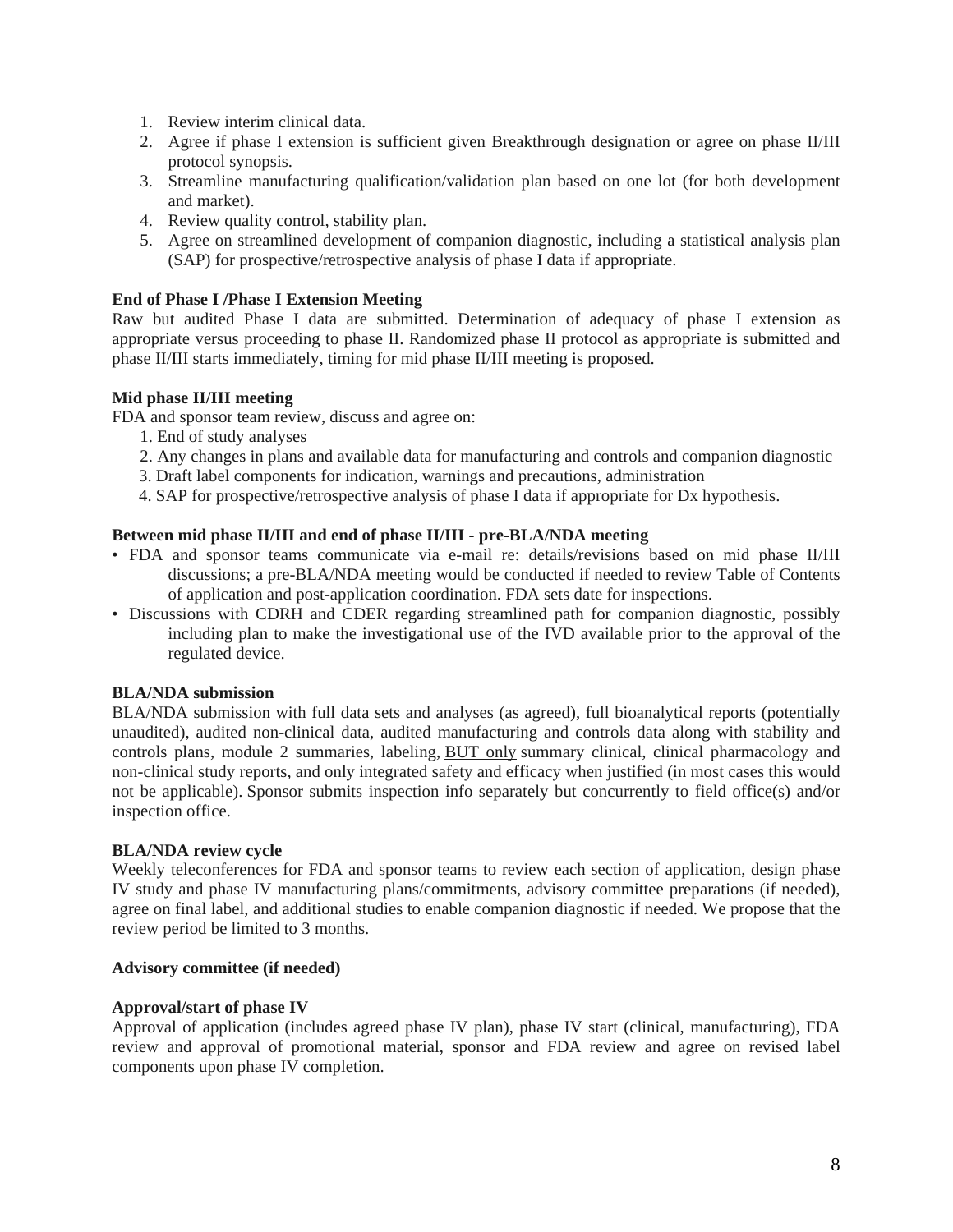#### **Phase IV completion**

Phase IV data submitted, label revised.

#### **D. Conclusion**

The Breakthrough Therapy designation is aimed at accelerating development and approval of novel therapeutics that show substantial promise in early studies for indications where the current treatment is inadequate. This designation also seeks to minimize the number of patients tested in controlled clinical trials. We have discussed here major issues that the FDA will need to address in its Guidance on development of Breakthrough Therapies, with particular emphasis on providing flexibility in current CMC and companion diagnostics guidelines so as not to delay approval once the clinical evidence is gathered. However, some issues related to development of Breakthrough Therapies go beyond FDA guidance. One important issue is the need for harmonization with other regulatory agencies, in particular, the European Medicines Agency (EMA). Drug sponsors often use the same global registration trials to support approval in both the United States and in the European Union. In the absence of an equivalent "Breakthrough Therapies" development pathway in the EU, drugs that receive Breakthrough designation in the US may still be required to go through the traditional drug development pathway for EMA approval. These differing requirements may make the Breakthrough pathway an unattractive option for drug sponsors. One existing initiative that may enable harmonization between the FDA and EMA regarding development of Breakthrough Therapies is the Parallel Scientific Advice program between the two agencies. This program is applicable to oncology products, pediatric medicines, vaccines, and orphan disease products, and provides for information sharing between the FDA, EMA, and drug sponsor (9). While this program is intended to provide joint advice so that a new product can be developed as efficiently as possible while meeting requirements for both agencies, it does not ensure that those requirements will be the same. The EMA may be able adapt its own expedited development pathways, such as the "exceptional circumstances" program, which provides for limited clinical development in situations where comprehensive efficacy and safety data is not feasible, to be compatible with the FDA Breakthrough Therapy pathway. Moving forward beyond US legislation and FDA guidance, efforts should be made to harmonize this designation on a global level at international forums.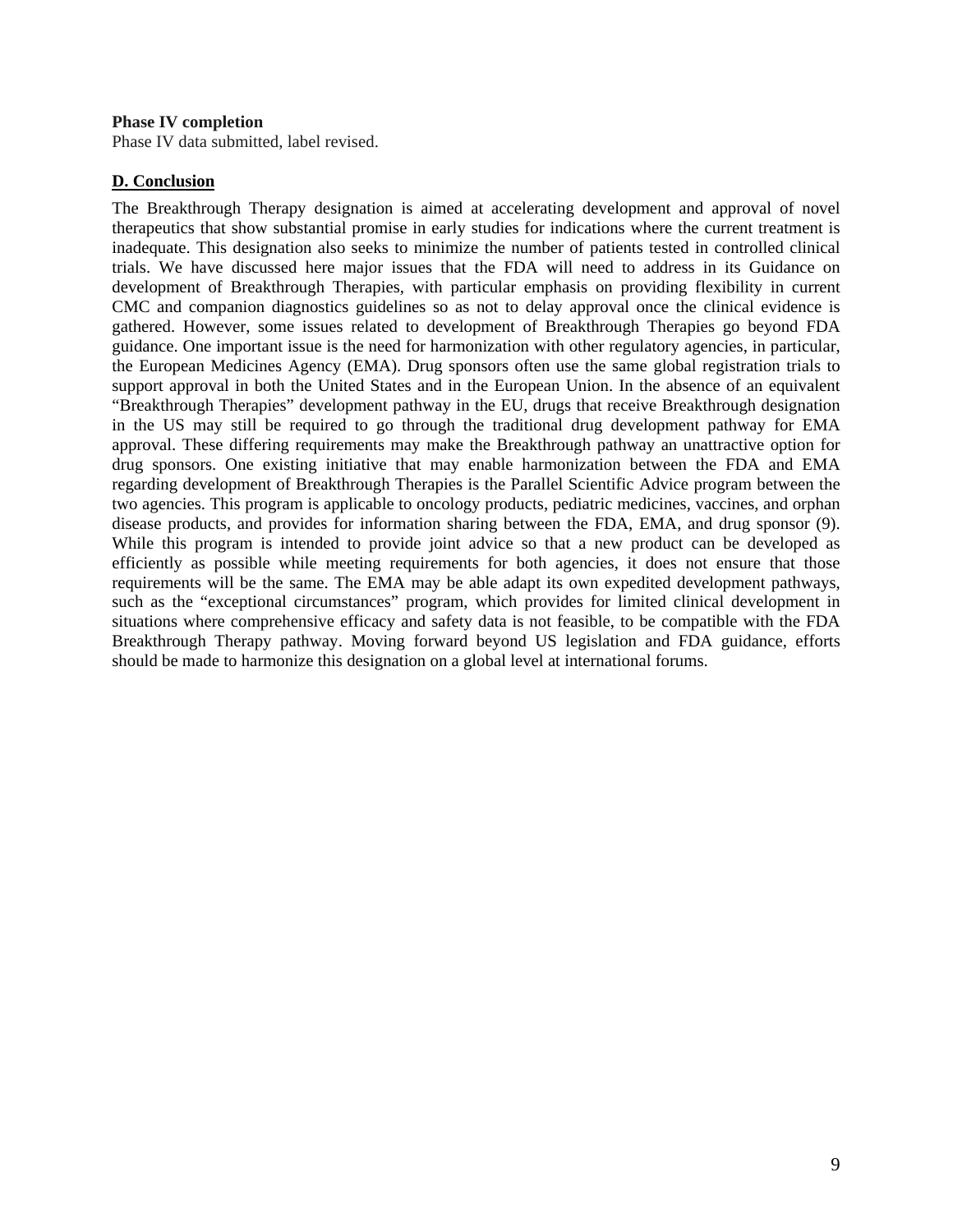### **E. Tables**

|                                       | <b>Accelerated</b>                                                                                                                                                                                                   | <b>Fast-track</b>                                                                                                             | <b>Priority Review</b>                                                                               | <b>Breakthrough</b>                                                                                                                                                       |
|---------------------------------------|----------------------------------------------------------------------------------------------------------------------------------------------------------------------------------------------------------------------|-------------------------------------------------------------------------------------------------------------------------------|------------------------------------------------------------------------------------------------------|---------------------------------------------------------------------------------------------------------------------------------------------------------------------------|
|                                       | <b>Approval</b>                                                                                                                                                                                                      | <b>Designation</b>                                                                                                            |                                                                                                      | <b>Designation</b>                                                                                                                                                        |
| <b>Eligibility</b>                    | 1. Treat serious or<br>life-threatening<br>diseases<br>2. Provide<br>meaningful<br>therapeutic benefit<br>over existing<br>therapies<br>3. Surrogate endpoint<br>reasonably likely to<br>predict clinical<br>benefit | 1. Intent to treat<br>broad range of<br>serious diseases<br>2. Potential to fill<br>an unmet medical<br>need                  | 1. Offer major<br>advances in<br>treatment over<br>existing therapies                                | 1. Treat serious or<br>life-threatening<br>diseases<br>2. Early clinical<br>evidence of<br>substantial<br>improvement over<br>existing therapies                          |
| <b>Designation</b>                    | No formal process                                                                                                                                                                                                    | Can be requested<br>by sponsor at any<br>time; FDA has 60<br>days to respond                                                  | Requested by<br>sponsor at time of<br><b>NDA/BLA</b><br>submission; FDA<br>has 45 days to<br>respond | Can be requested by<br>sponsor at any time<br>after IND<br>submission; FDA has<br>60 days to respond                                                                      |
| <b>Clinical</b><br><b>Development</b> | Conditional approval<br>granted using<br>surrogate endpoint<br>from phase II trials or<br>interim phase III<br>data; controlled trials<br>with hard clinical<br>endpoints required to<br>confirm clinical<br>benefit | Earlier and more<br>frequent<br>communication                                                                                 | Not applicable                                                                                       | Abbreviated or<br>condensed<br>development; earlier<br>and more frequent<br>communication;<br>delegation of senior<br>reviewers and cross-<br>disciplinary review<br>team |
| <b>Review</b><br><b>Process</b>       | NDA/BLA data<br>submitted in one<br>package; standard 10<br>month review                                                                                                                                             | Option for<br>Rolling<br><b>NDA/BLA</b><br>submission.<br>Official review<br>clock begins<br>when last module<br>is submitted | NDA/BLA data<br>submitted in one<br>package; review<br>time shortened to<br>6 months                 | NDA/BLA data<br>submitted as they are<br>accumulated; review<br>time shortened                                                                                            |

Notes: An investigational agent can be eligible for any combination of accelerated approval, priority review, or fast-track designation. A novel agent with breakthrough designation also automatically receives the conditions of fast-track and priority review, and receives the conditions of accelerated approval if applicable. Standard clinical development includes small phase I trials (typically < 100 patients) to gain initial safety and pharmacologic data; slightly larger phase II trials (typically 100-200 patients) to evaluate appropriate dosing, gain a deeper understanding of safety, and obtain initial efficacy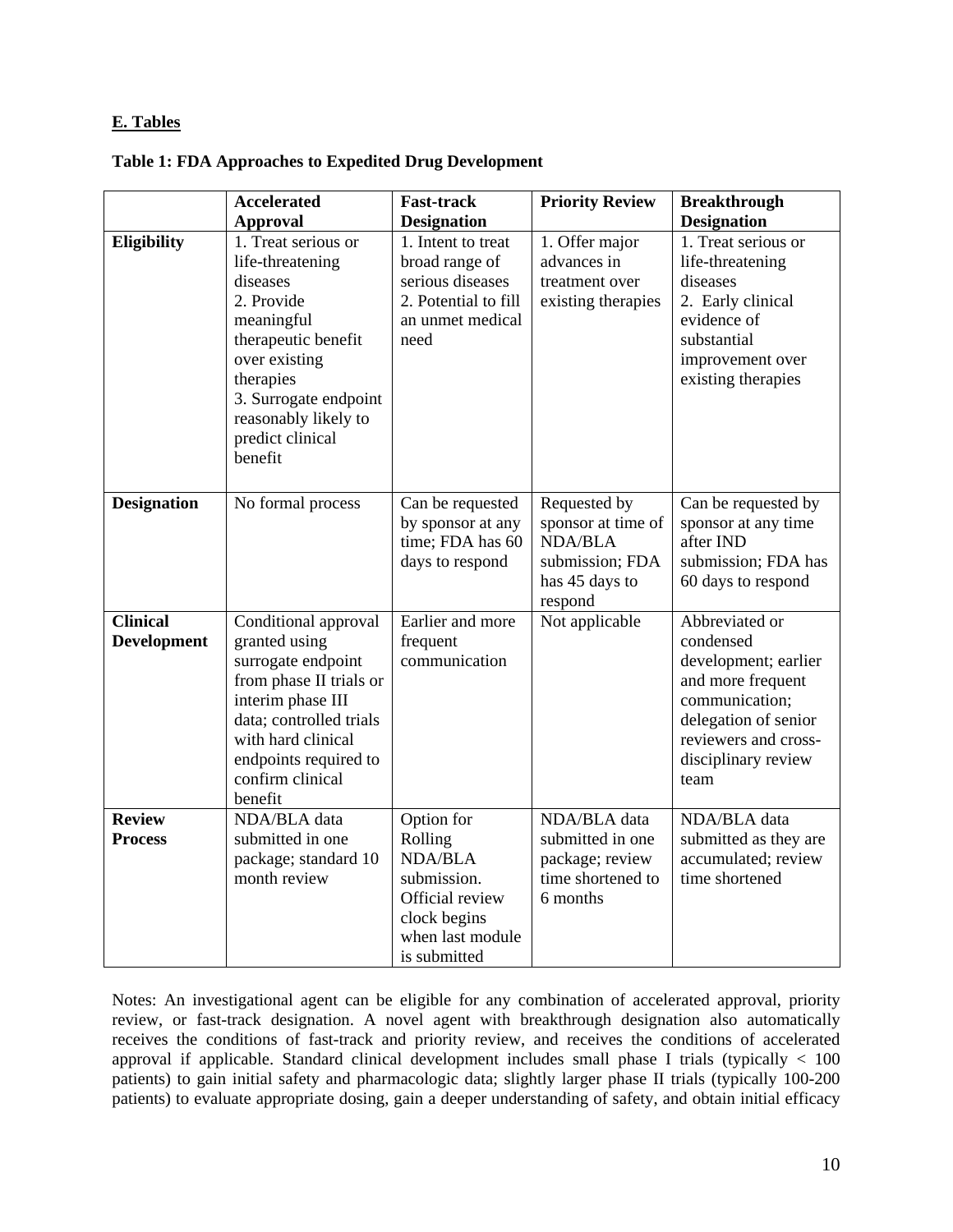data; and large phase III trials (typically several hundred patients in oncology) to obtain efficacy data. Surrogate endpoints are those "considered reasonably likely to predict clinical benefit" and can include response rates (tumor shrinkage) or progression-free survival (time without disease worsening). Hard clinical endpoints are those that represent a direct benefit in the way a patient feels, functions, or survives and can include overall survival or symptom alleviation. NDA: New drug application; BLA: Biologics license application; IND: Investigational new drug.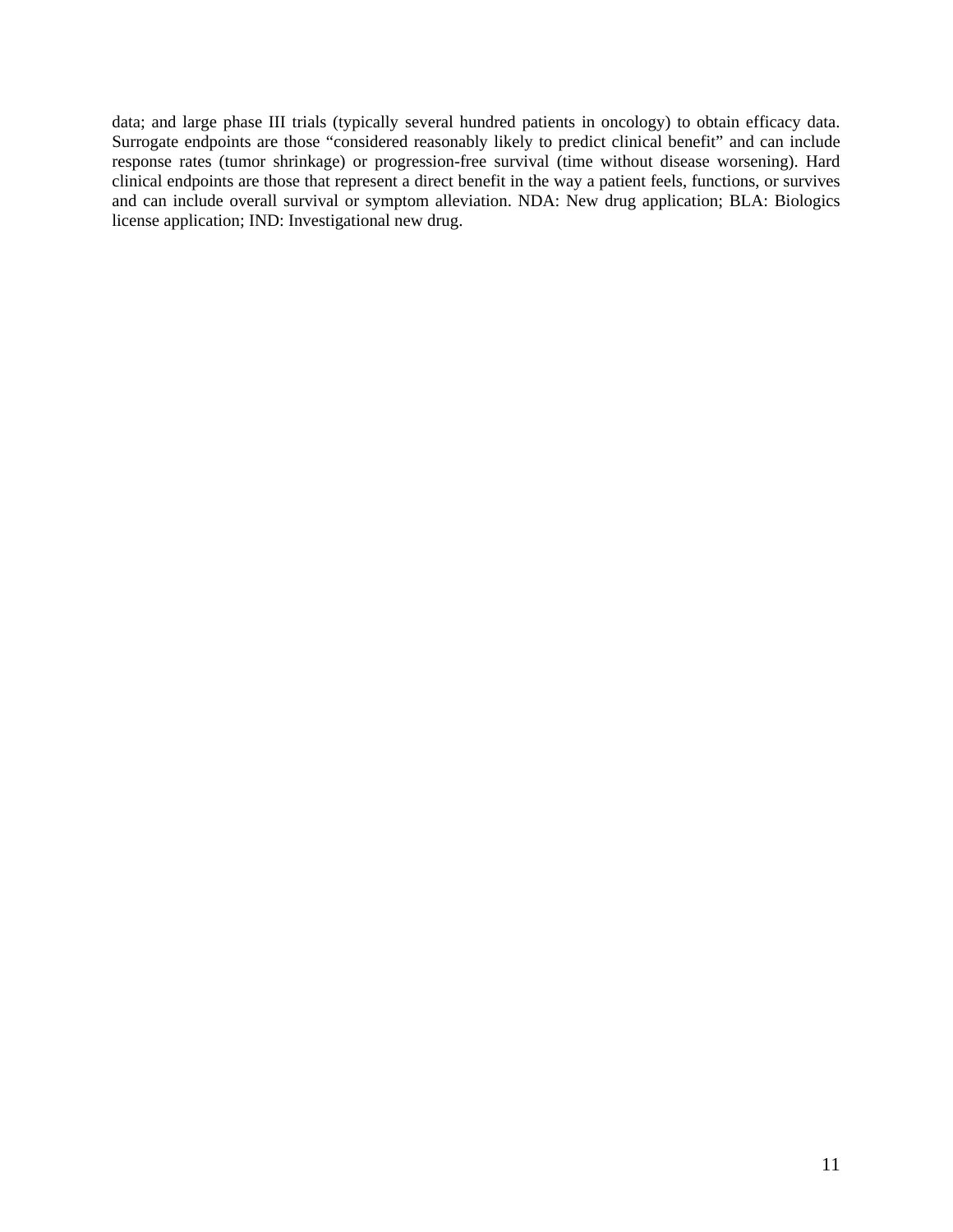| Table 2: Potential Breakthrough Categories, Criteria, and Development Paths |  |
|-----------------------------------------------------------------------------|--|
|-----------------------------------------------------------------------------|--|

| Category                                                                                                                                         | <b>Qualitative Criteria</b>                                                                                                                                | <b>Potential Development Path</b>                                                                                                                                                                                                                                                                                                                                                                                                    |
|--------------------------------------------------------------------------------------------------------------------------------------------------|------------------------------------------------------------------------------------------------------------------------------------------------------------|--------------------------------------------------------------------------------------------------------------------------------------------------------------------------------------------------------------------------------------------------------------------------------------------------------------------------------------------------------------------------------------------------------------------------------------|
| 1. Drug addresses<br>serious condition with<br>poor outcomes for<br>which there is no $SoC^+$                                                    | Unprecedented early activity in<br>Phase I: either CRR*, ORR* or<br>CBR* with acceptable safety                                                            | Phase I B expansion or single arm<br>pivotal trial could lead to full or<br>accelerated approval in single arm<br>study                                                                                                                                                                                                                                                                                                              |
| 2. Drug provides<br>substantial efficacy<br>improvement over a<br>well characterized SoC<br>for serious condition<br>with poor outcomes          | Exceptional early activity in<br>Phase I: based on response rates<br>(CRR, ORR) and durability of<br>response or disease control with<br>acceptable safety | Randomized phase IIB trial could<br>support full approval in modestly<br>sized trial that achieves statistical<br>significance. Such a trial could<br>allow crossover. Randomized<br>phase IIB may serve to screen for<br>phase III if efficacy gain not<br>considered exceptional.<br>Under extraordinary<br>circumstances, phase IB expansion<br>or single arm study could lead to<br>full or, more likely accelerated<br>approval |
| 3. Drug provides<br>substantial therapeutic<br>index advantage over a<br>well characterized SoC<br>for a serious condition<br>with poor outcomes | Superior or clearly maintained<br>efficacy combined with superior<br>safety/tolerability                                                                   | Randomized phase IIB trial used to<br>screen for phase III trial most<br>likely.<br>Randomized phase IIB trial might<br>support full approval in modestly<br>sized trial if improvement in<br>therapeutic index is exceptional.                                                                                                                                                                                                      |

+SoC = Standard of Care

\*CRR= Complete Response Rate, ORR=Overall Response Rate, CBR=Clinical Benefit Rate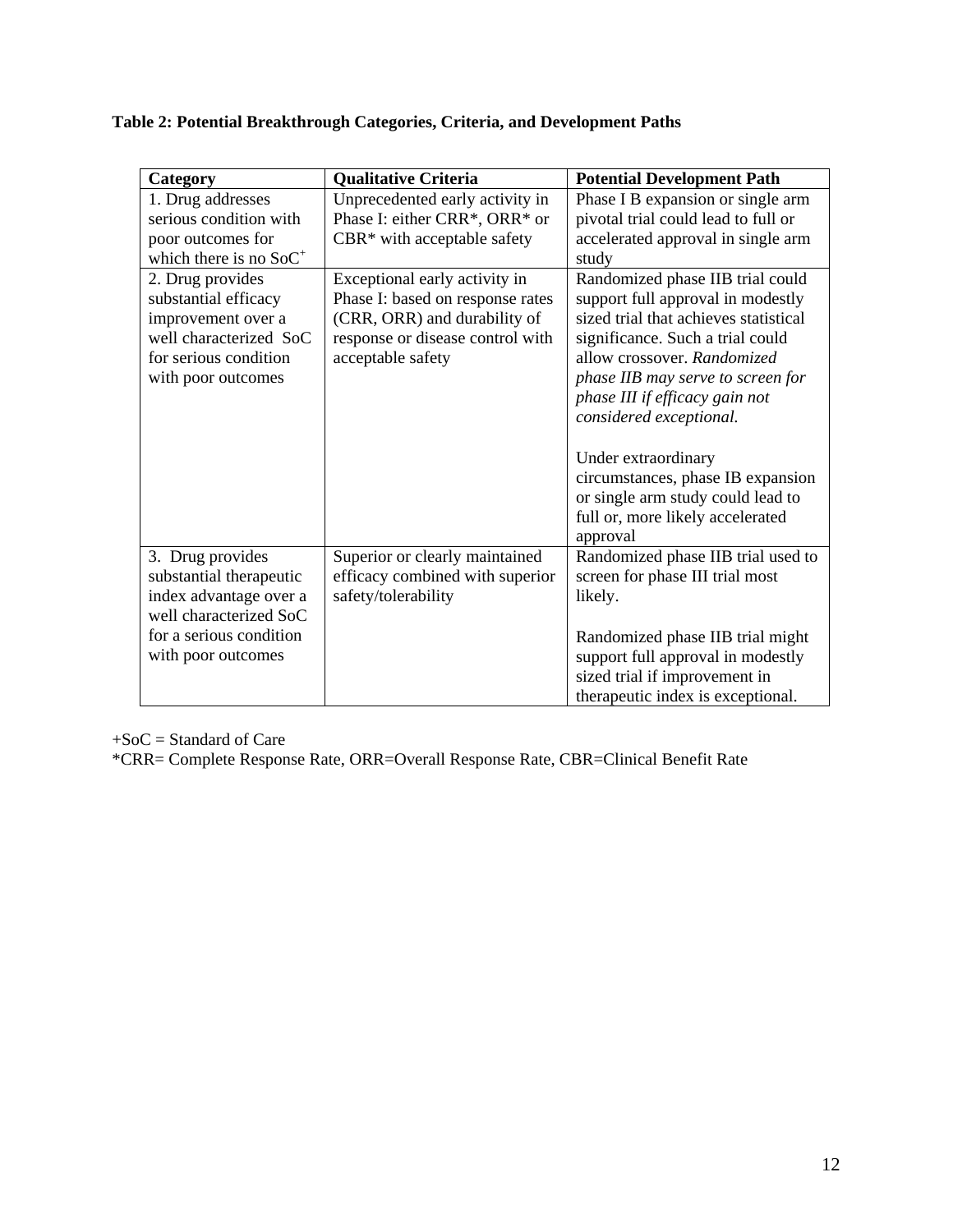# **F. Glossary of Abbreviations**

| <b>ALK</b>    | Anaplastic lymphoma receptor tyrosine kinase           |
|---------------|--------------------------------------------------------|
| <b>BLA</b>    | <b>Biologic License Application</b>                    |
| <b>BRAF</b>   | v-raf murine sarcoma viral oncogene homolog B1         |
| CAP           | College of American Pathologists                       |
| <b>CBER</b>   | <b>Center for Biologics Evaluation</b>                 |
| <b>CBR</b>    | Clinical benefit rate                                  |
| <b>CDER</b>   | Center for Drug Evaluation                             |
| <b>CDRH</b>   | Center for Devices and Radiologic Health               |
| <b>CFTR</b>   | Cystic fibrosis transmembrane conductance regulator    |
| <b>CHOP</b>   | <b>Chinese Hamster Ovary Protein</b>                   |
| <b>CLIA</b>   | <b>Clinical Laboratory Improvement Amendments</b>      |
| <b>CMC</b>    | Chemistry, Manufacturing, and Controls                 |
| $Co-Dx$       | <b>Companion Diagnostic</b>                            |
| <b>CRR</b>    | Complete response rate                                 |
| Dx            | Diagnostic                                             |
| <b>EMA</b>    | <b>European Medicines Agency</b>                       |
| <b>FDA</b>    | Food and Drug Administration                           |
| <b>FDASIA</b> | Food and Drug Administration Safety and Innovation Act |
| <b>IND</b>    | <b>Investigational New Drug</b>                        |
| K-ras         | v-Ki-ras2 Kirsten rat sarcoma viral oncogene homolog   |
| <b>LDT</b>    | Laboratory developed test                              |
| <b>NDA</b>    | New Drug Application                                   |
| <b>NSCLC</b>  | Non-small cell lung cancer                             |
| <b>ORR</b>    | Overall response rate                                  |
| <b>PDUFA</b>  | Prescription Drug User Fee Act                         |
| <b>PMA</b>    | Premarket Approval                                     |
| ProA          | Protein A                                              |
| <b>SAP</b>    | Statistical analysis plan                              |
| SoC           | <b>Standard of Care</b>                                |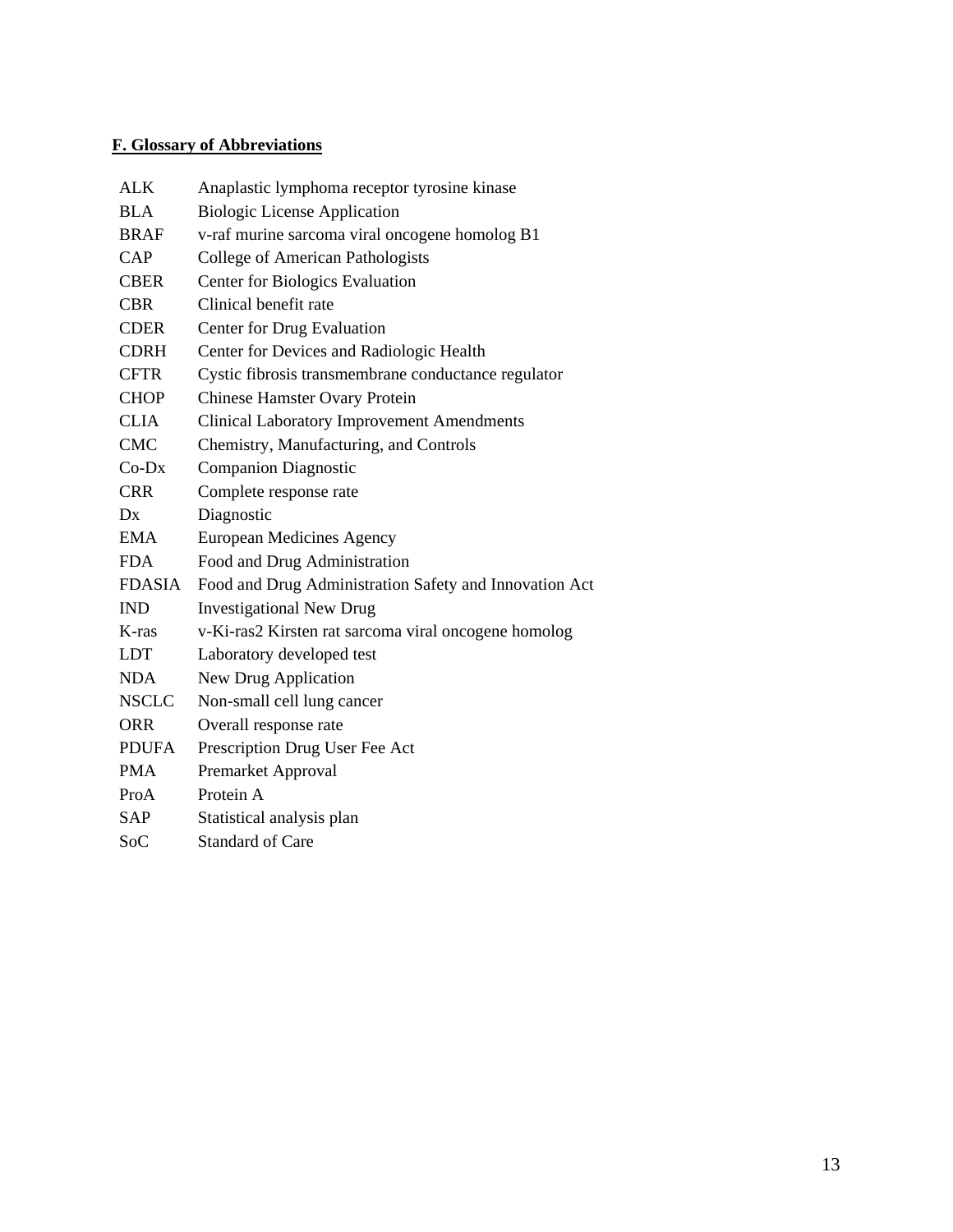#### **G. Appendix- Case Studies of Recent Therapeutic Breakthroughs**

#### *Vemurafenib*

Vemurafenib (Zelboraf) is a targeted therapy which selectively inhibits the kinase activity of BRAF<sup>V600E</sup>. The V600E mutation is present in 50-60% of melanomas and drives proliferation of these malignant cells [reviewed in (10)]. Phase I results demonstrated response rates that substantially exceeded responses achieved by the current SoC for this deadly disease: twenty-six of 32 patients (81%) positive for the BRAF<sup>V600E</sup> mutation had an unconfirmed objective response to treatment (11). In contrast, the standard therapies approved for treatment of metastatic melanoma, high-dose interleukin 2 and dacarbazine, have response rates between 10-20% and do not improve overall survival (12, 13). A phase II trial in 132 patients with metastatic melanoma with the BRAF<sup>V600E</sup> mutation was also conducted and confirmed a best overall response rate of 52%.

At the time phase II results were obtained, the sponsor was also conducting a randomized, controlled, multicenter phase III trial of vemurafenib vs. dacarbazine in patients with previously untreated unresectable or metastatic melanoma with the  $BRAF<sup>V600E</sup>$  mutation. The phase III trial was originally designed with 680 patients with a primary efficacy endpoint of overall survival, based on discussion with the Agency. However, given the impressive phase I and phase II results, the Agency requested the applicant modify the statistical analysis plan of the phase III trial to add progression-free survival as a coprimary endpoint. Following the positive phase III analysis, active patients on the control arm were given the opportunity to cross-over to the experimental arm. Full approval was granted to vemurafenib and its companion diagnostic, the COBAS 4800 BRAF V600 Mutation Test, in August, 2011 based on the phase III and phase II trials.

Because the phase III trial was ongoing prior to the phase II trial result, development of vemurafenib was completed relatively quickly. However, had an interactive process of communication been in place between the FDA and sponsor, an alternate development plan may have conserved patients, resources and time. A smaller, randomized IIb study could have been sufficiently powered to demonstrate clinical benefit (7), allowing for full approval.

#### *Crizotinib*

Crizotinib (Xalkori) is an inhibitor of anaplastic lymphoma kinase (ALK), a gene rearrangement present in approximately 5% of patients with non-small cell lung cancer (NSCLC) (14). Phase I results demonstrated a 57% response rate in 82 ALK-positive NSCLC patients, again far exceeding response rates of 10% given by treatment options available at the time (15, 16). Crizotinib went on to receive accelerated approval in August, 2011 based on the results of two single arm trials in which a total of 255 patients with ALK-positive NSCLC demonstrated a median response rate between 50-60% with a median duration of 42 weeks. Its companion diagnostic, the Vysis ALK Break Apart FISH Probe Kit, was also approved at this time. Randomized confirmatory trials are ongoing patients with ALK+ NSCLC and patients with ALK+ non-squamous carcinoma of the lung. Although receiving accelerated approval allowed crizotinib to reach the market quickly, controlled trials in ALK+ patients are still required in the post-marketing setting.

#### *Vismodegib*

Vismodegib (Erivedge) is an inhibitor of the Hedgehog pathway. Aberrant hedgehog signaling is a major driver of basal cell carcinoma pathogenesis (17). Vismodegib was tested in a single-arm phase II trial in which 33 patients had confirmed metastatic basal cell carcinoma (mBCC) and 63 had locally advanced basal cell carcinoma (laBCC), and the majority of patients in this trial were previously treated. The primary efficacy endpoint in this trial was overall response rate, which was 30% in mBCC patients and 43% in laBCC patients. These responses were durable, with a median duration of 7.6 months. Although basal cell carcinoma is very common, and is usually managed with surgical excision, there is no established effective treatment for mBCC or laBCC, which are rare disorders. Given the absence of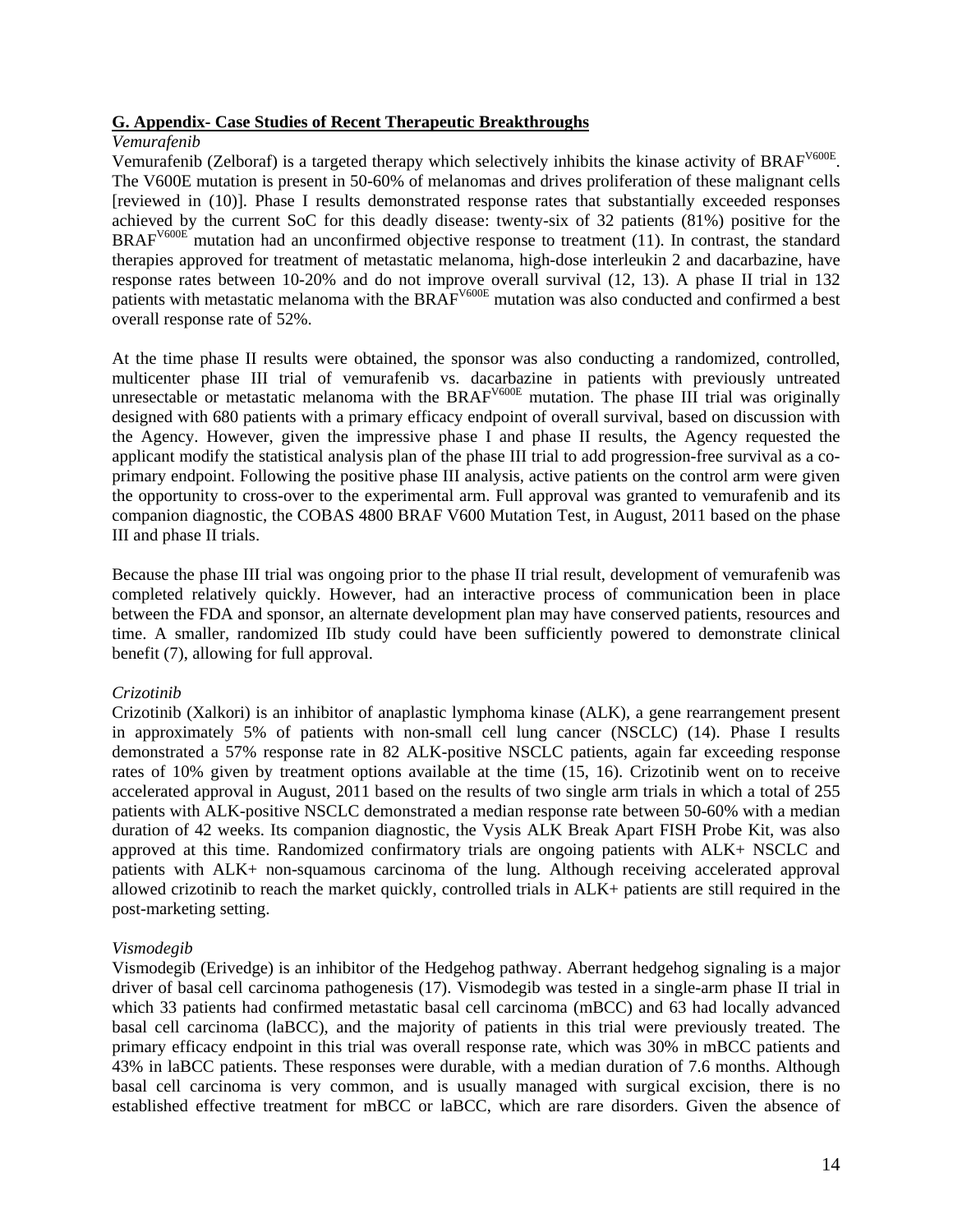therapeutic options in an uncommon condition and the impressive efficacy seen in the phase II trial, vismodegib was granted full FDA approval on January 30, 2012 after only a three month review. Further, although vismodegib is a targeted agent, because the vast majority of basal cell carcinomas express the target, no companion diagnostic was necessary for development.

#### *Ivacaftor*

Ivacaftor (Kalydeco) targets a defective form of the cystic fibrosis transmembrane regulator (CFTR) protein. This form is a result of the specific G551D mutation in the CFTR gene, and is present in approximately 4% of cystic fibrosis patients, with a total of approximately 1200 cystic fibrosis patients in the United States harboring the G551D mutation. Two placebo-controlled phase II trials involving 213 patients determined that ivacaftor resulting in significant and sustained improvements in lung function. Ivacaftor received full approval on January 31, 2012 following a three month review. CDRH was consulted to help address the adequacy of available tests for identification of specific CF gene mutation identification. CDRH noted that there are several FDA-cleared diagnostic tests available that can detect the G551D mutation. Furthermore, identification of specific CFTR genotypes in patients with CF is now almost a standard of care of CF patients (18).